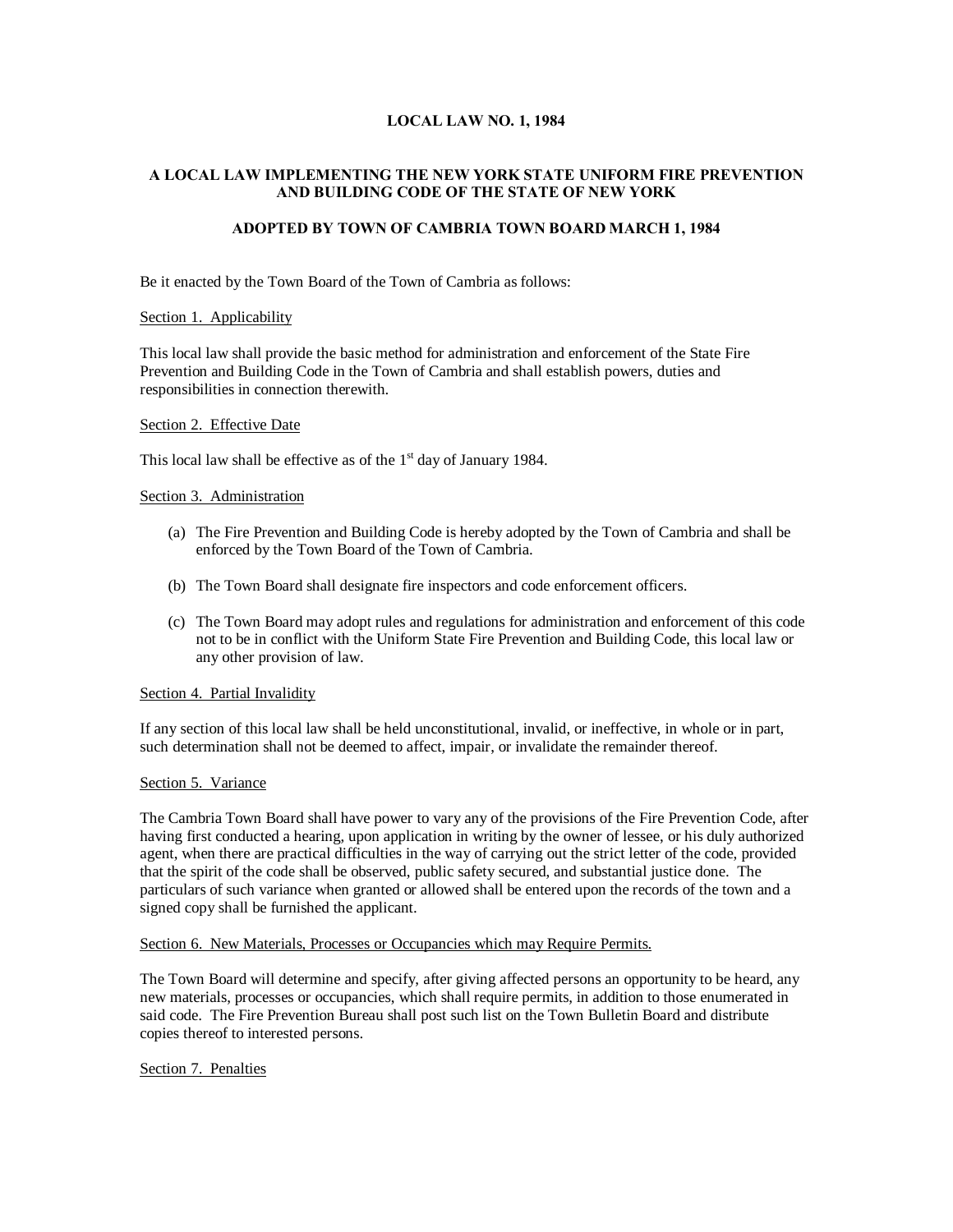- (a) Failure to comply with any provision of the New York State Fire Prevention and Building Code, this local law, rules and regulations adopted pursuant to this local law, or a violation order shall be deemed a violation and the violator shall be liable for a fine of not more than \$1000.00, or imprisonment not to exceed one year, or both, and each day such violation continues shall constitute a separate violation. Notice shall be served either personally or by registered mail with an order to remedy the condition and a time stated for correcting the violation.
- (b) An action or proceeding in the name of the Town of Cambria may be commenced in any court of competent jurisdiction to compel compliance with or retrain by injunction the violation of any provision of the State Fire Prevention and Building Code, this local law, rule or regulation adopted pursuant to this local law or a violation order or to vacate the occupancy or building in the case of imminent danger to life or property. Such remedy shall be in addition to penalties otherwise prescribed by law.

### Section 8. Repeal of Conflicting Ordinances

All former ordinances or parts thereof conflicting or inconsistent with the provisions of this local law are hereby repealed. This local law also repeals Article VIII, Section 1301 and 1302 of the Zoning Ordinance of the Town of Cambria.

### Section 10.1. Title

This local law shall be known as the State Fire Prevention and Building Code of the Town of Cambria, County of Niagara and State of New York.

#### Section 10.2. Intent of Code

It is the intent of this code to prescribe regulations consistent with nationally recognized good practice for the safeguarding to a reasonable degree of life and property from the hazards of fire and explosion resulting from the storage, handling and use of hazardous substances, materials and devices, and from conditions hazardous to life or property in the use of occupancy of buildings or premises.

#### Section 10.3. Application of Code

- (a) The provisions of this code shall apply equally to new and existing conditions except that existing conditions not in strict compliance with terms of this code shall be permitted to continue where the exceptions do not constitute a distinct hazard to life or property.
- (b) Nothing contained in this code shall be construed as applying to the transportation of any article or thing shipped under the jurisdiction of and in compliance with the regulations prescribed by the Department of Transportation (DOT), nor as applying to the military forces of the United States.

### Section 10.4. Authority to Enter Premises

- (a) Fire Prevention Inspectors and code enforcement officers from the Town of Cambria may, at all reasonable hours, enter any building or premises for the purpose of making any inspection, or investigation which, under the provisions of this code, he or they may deem necessary to be made, subject to the laws of the State of New York and the provisions of the New York State Uniform Fire Prevention and Building Code.
- (b) Fire Prevention Inspectors and code enforcement officers from the Town of Cambria shall be permitted by the owner, lessee, manager or operator of any building or premises to enter and inspect their building or premises at the time and for the purpose stated in this section.